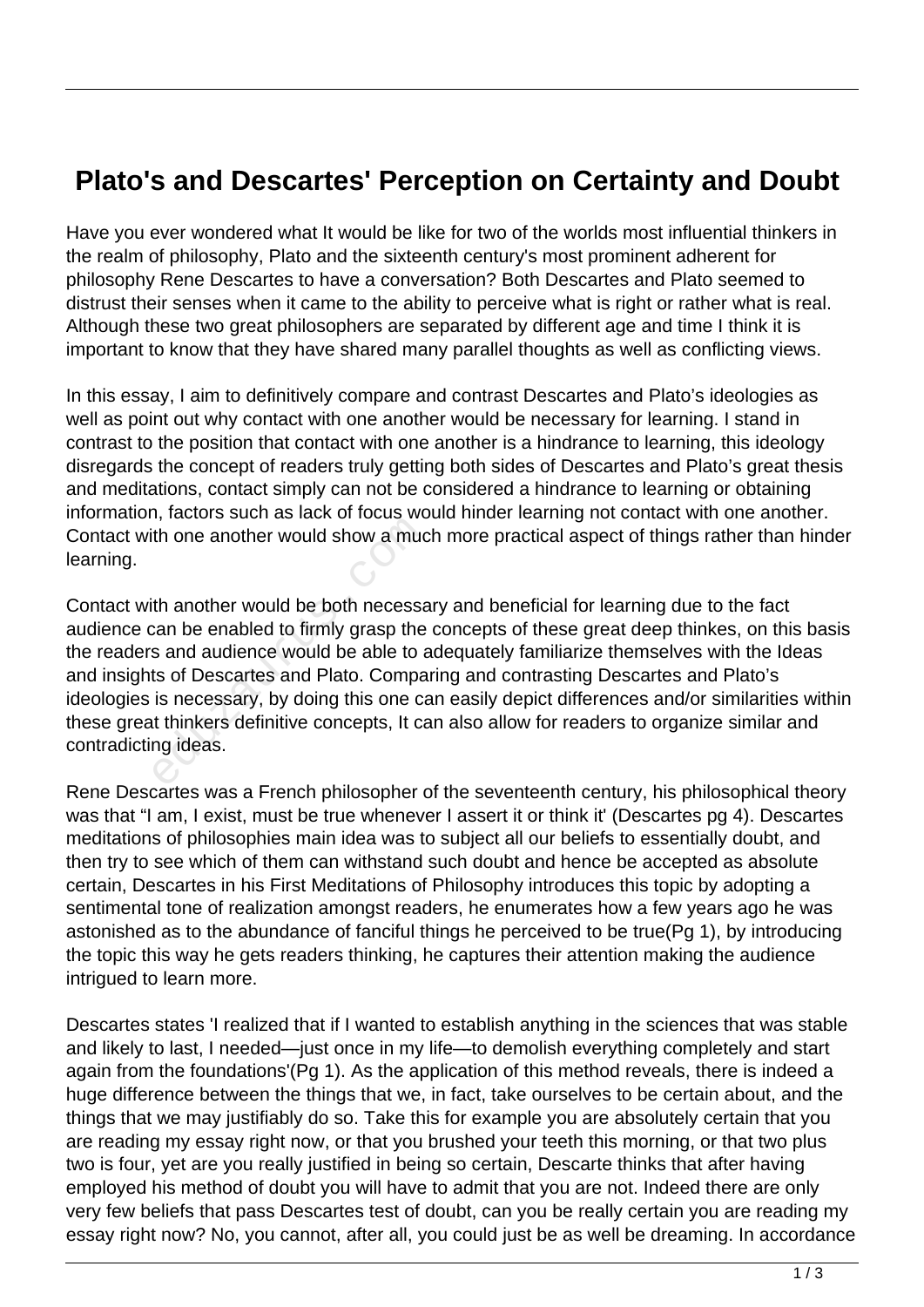to Descartes ideologies the same holds about your belief that you brushed your teeth this morning, and most shockingly perhaps not even mathematical and scientifical beliefs escape Descartes radical doubt for how can we be sure two plus two equals four what ensures that we did not commit an error every time we convinced ourselves of this, "So I shall suppose that some malicious, powerful, cunning demon has done all he can to deceive me—rather than this being done by God, who is supremely good and the source of truth" (Descartes second meditation pg 3). Perhaps there is an evil demon or wicked scientist, who constantly manipulates our thoughts by systematically distracting us when we try to verify our mathematical beliefs.

As these consideration show, Descartes method of doubt leaves hardly any belief unaffected but there is hope, Descartes argues that there is at least one thing that we cannot doubt and can be absolutely certain about, this is the fact that when we doubt we can not doubt that we doubt or think for doubting is just a form of thinking, furthermore, when we can be sure that we think we can be equally sure that we exist while thinking, for if indeed we can be sure that we are thinking, there has to be something that does the thinking. " I am, I exist—that is certain. But for how long? For as long as I am thinking. But perhaps no longer than that; for it might be that if I stopped thinking I would stop existing; and ·I have to treat that possibility as though it were actual, because· my present policy is to reject everything that isn't necessarily true. Strictly speaking, then, I am simply a thing that thinks—a mind, or soul, or intellect, or reason, these being words whose meaning I have only just come to know. Still, I am a real, existing thing. What kind of a thing? I have answered that: a thinking thing"(Descartes second meditation pg 5). Descartes argument assures us of the fact that there is at least one thing that is impossible to doubt and is therefore absolutely certain. This is the fact that we exist while we think. hinking I would stop existing; and<br>cause- my present policy is to reject<br>then, I am simply a thing that think<br>ds whose meaning I have only just<br>of a thing? I have answered that:<br>tes argument assures us of the fa<br>nd is ther

Plato was an Athenian philosopher during the Classical period in Ancient Greece. Plato was passionate in his defense of philosophy in the Allegory of the Cave he talks about a group of people residing in a cave, they've always lived there and known nothing about the outside world. There is no natural light in this cave, the walls are damp and dark, all the inhabitants can see comes from the shadows of the things thrown up on the wall by the light of a fire. The cave dwellers get fascinated by these reflections of animals, plants, and people, moreover, they assume these these shadows are real and if you pay a lot of attention to them you'll understand and succeed in life, and they don't, of course, realize that the things they are looking at are mere phantoms, they chat about shadowy things enthusiastically and take great pride for their sophistication and wisdom, then one day quite by chance, someone discovers a way out of the cave, out into the open air. At first, it's simply overwhelming. He is dazzled by the bright sunlight in which everything is, for the first time, properly illuminated, gradually his eyes adjust and he encounters the true nature of things, he encounters what is real.

Plato's ideology here is that we are all for much of our lives in shadow many of the things we get excited about, like fame, the perfect partner, a high status job are infinitely less real than we suppose they are for the most part phantoms projected by our culture onto the wall of our fragile and flawed minds, but because everyone around us is insisting that they are genuine we perceive them to be real which according to Plato is not the case.

I was able to perceive similar thoughts and concerns within these two quotes by Descartes and Plato. The first one coming from Plato in the Allegory of the cave states 'I understand that knowledge and being, which the science of dialectic contemplates are clearer than the notions of art, as they are termed, which proceed from hypothesis only: these are also contemplated by